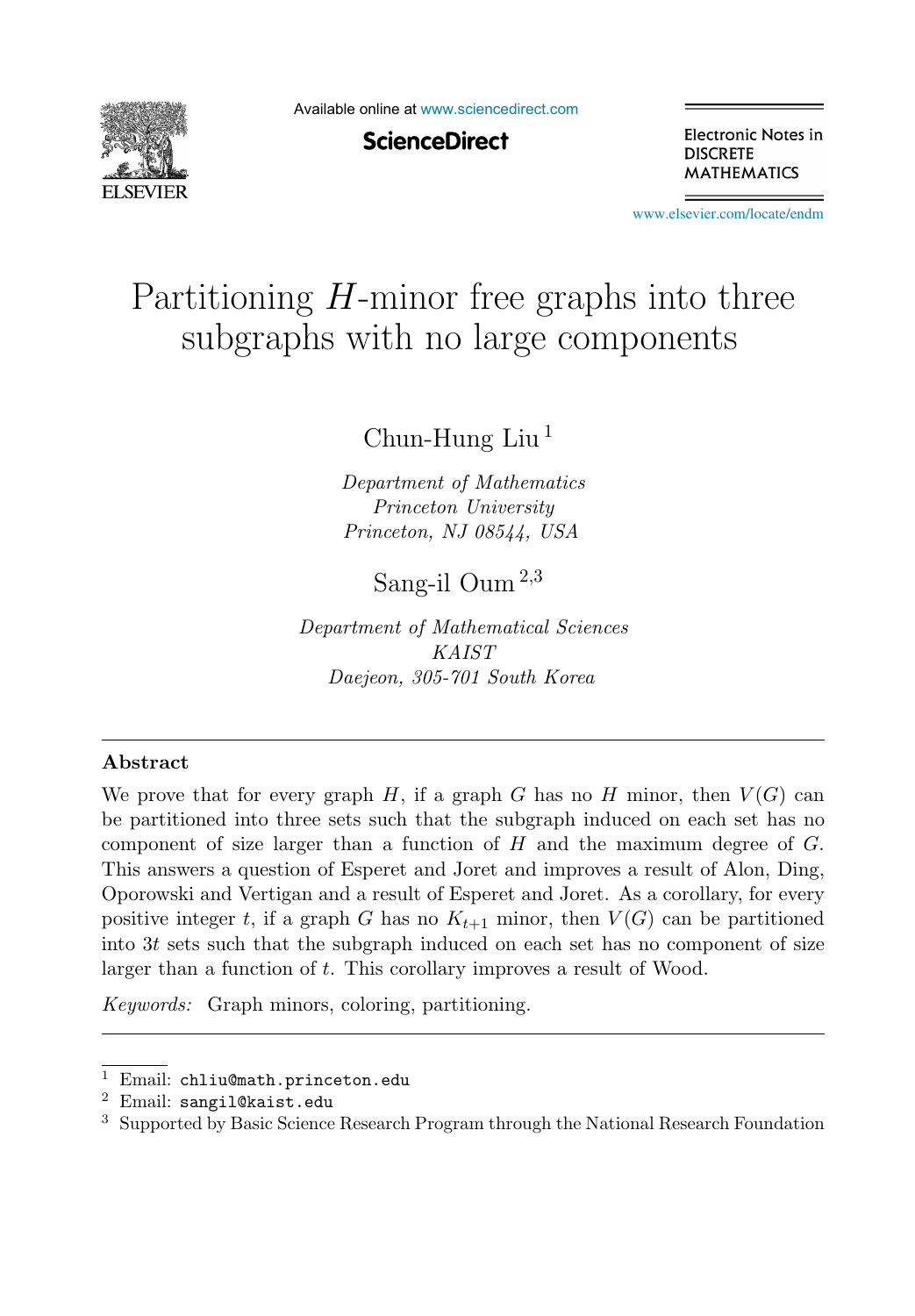### **1 Introduction**

For a graph G and a set X of vertices, we write  $G[X]$  to denote its subgraph induced on X. The famous Four Color Theorem states that every planar graph G admits a partition of its vertex set into four sets  $X_1, X_2, X_3, X_4$  such that for  $1 \leq i \leq 4$ , every component of  $G[X_i]$  has at most one vertex. Certainly there are planar graphs whose vertex set cannot be partitioned into three such sets. However, Esperet and Joret [2] proved that the number of sets can be reduced to three, if we relax each  $X_i$  to induce a subgraph having no component of size larger than a function of the maximum degree of  $G$ . More generally, they proved that for every surface  $\Sigma$  and for every positive integer  $\Delta$ , there exists an integer N such that every graph G of maximum degree at most  $\Delta$  can be partitioned into three sets  $X_1, X_2, X_3$  such that for  $1 \leq i \leq 3$ , every component of  $G[X_i]$  has at most N vertices. The number "three" in their theorem is best possible, since a large triangular grid has maximum degree six but its vertex set cannot be partitioned into two sets such that each set induces a subgraph with no component of small size by the famous HEX lemma.

On the other hand, Alon, Ding, Oporowski and Vertigan [1] proved that graphs in a broader class admit such a partition into four parts. We say that graph H is a *minor* of a graph G if a graph isomorphic to H can be obtained from a subgraph of G by contracting edges. Alon et al. [1] proved that for every graph H and for every positive integer  $\Delta$ , there exists an integer N such that if H is not a minor of a graph G of the maximum degree at most  $\Delta$ , then  $V(G)$  can be partitioned into four sets  $X_1, X_2, X_3, X_4$  such that for  $1 \leq i \leq 4$ , every component of  $G[X_i]$  has at most N vertices.

In this paper, we provide a positive answer of a question of Esperet and Joret [2, Question 5.1] by proving the following strengthening of the mentioned theorem of Esperet and Joret and the mentioned theorem of Alon et al.

**Theorem 1.1** For every graph H and every positive integer  $\Delta$ , there exists an integer  $N$  such that if  $H$  is not a minor of a graph  $G$  of maximum degree at most  $\Delta$ , then  $V(G)$  can be partitioned into three sets  $X_1, X_2, X_3$  such that for  $1 \leq i \leq 3$ , every component of  $G[X_i]$  has at most N vertices.

As an application of Theorem 1.1, we investigate the following relaxation of Hadwiger's conjecture: what is the minimum  $k$  as a function of  $t$  such that for some N, every graph G with no  $K_{t+1}$  minor admits a partition of  $V(G)$  into k sets  $X_1, X_2, \ldots, X_k$  with the property that each  $G[X_i]$  has no component on more than N vertices? Hadwiger's conjecture  $[4]$ , if true, would imply that

of Korea (NRF) funded by the Ministry of Science, ICT & Future Planning (2011-0011653).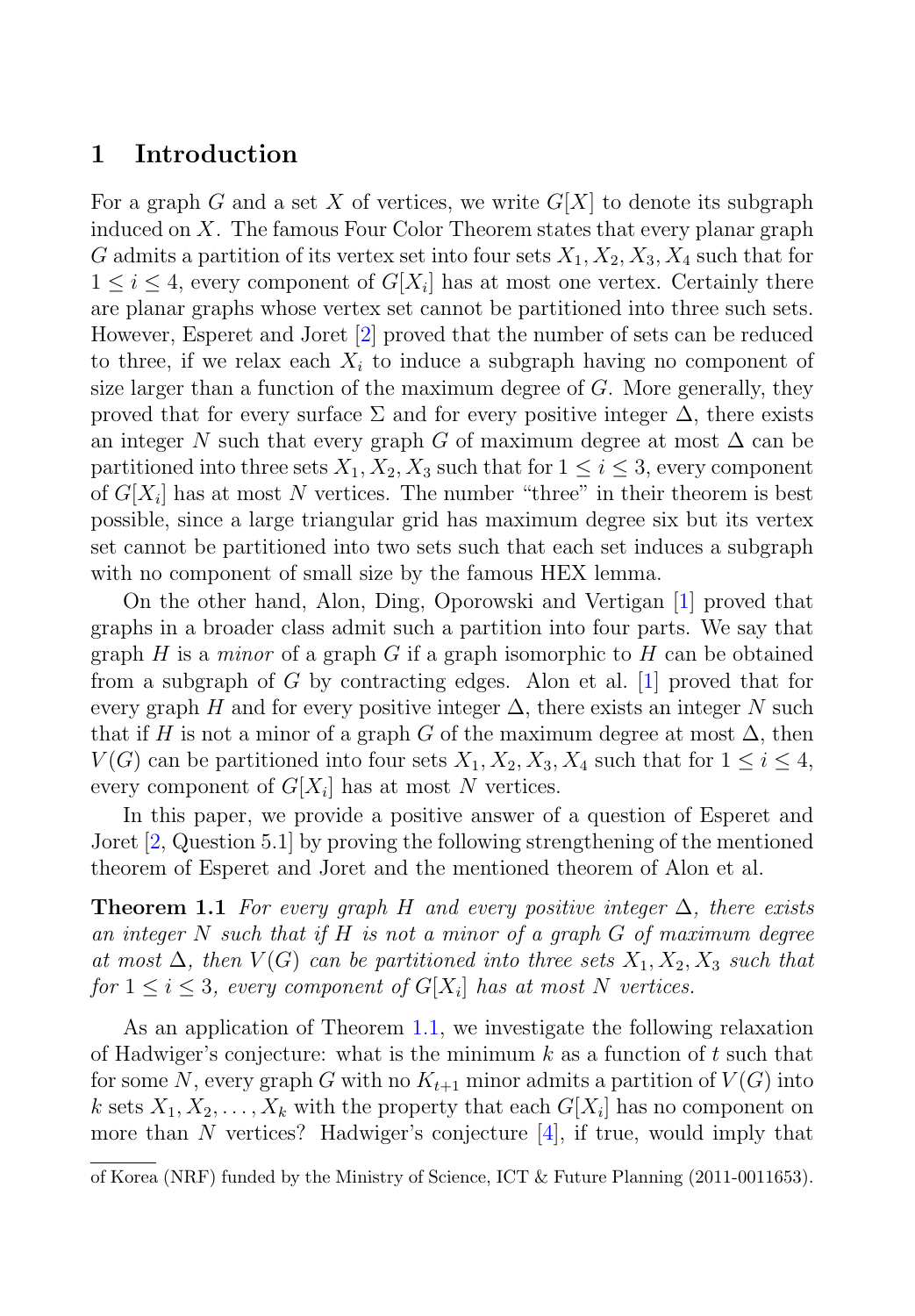$k = t$ . Kawarabayashi and Mohar [5] proved that  $k \leq [15.5(t + 1)]$ , and Wood [7] proved that  $k \leq [3.5t + 2]$ . Theorem 1.1 leads to the following improvement of these results by using a recent theorem of Edwards, Kang, Kim, Oum, and Seymour [3].

**Theorem 1.2** For every positive integer t, there exists N such that if  $K_{t+1}$ is not a minor of a graph  $G$ , then  $V(G)$  can be partitioned into 3t sets  $X_1, X_2, \ldots, X_{3t}$  such that for  $1 \leq i \leq 3t$ , every component of  $G[X_i]$  has at most N vertices.

Now we prove Theorem 1.2. By Edwards et al. [3], there exists an integer s such that  $V(G)$  can be partitioned into t sets  $V_1, V_2, \ldots, V_t$  such that the maximum degree of  $G[V_i]$  is at most s for  $1 \leq i \leq t$ . By Theorem 1.1, there exists an integer N depending only on t such that for  $1 \leq i \leq t$ ,  $V_i$  can be partitioned into three sets  $V_{i1}$ ,  $V_{i2}$ ,  $V_{i3}$  and each of  $G[V_{i1}]$ ,  $G[V_{i2}]$ ,  $G[V_{i3}]$  has no component having size larger than N vertices. Therefore,  $\{V_{ij} : 1 \le i \le t, 1 \le j \le t\}$  $j \leq 3$  is a desired partition. This proves Theorem 1.2.

### **2 Sketch of the proof of Theorem 1.1**

A k-coloring of a graph G is a function mapping the vertices of G into the set  $\{1, 2, \ldots, k\}$ . A monochromatic component is a component of the subgraph induced by the vertices of the same color in a given k-coloring. Note that the color classes in a k-coloring form a partition of  $V(G)$ . So our objective is to find a 3-coloring of G such that every monochromatic component has small size.

To prove Theorem 1.1, we in fact prove a stronger result in which we allow few vertices are precolored and show that the precoloring can be extended to a 3-coloring of the whole graph such that the size of the monochromatic components meeting precolored vertices are relatively small. Note that Theorem 1.1 is an immediate corollary of the following theorem by taking  $Y = \emptyset$ .

**Theorem 2.1** For every graph L and positive integer  $\Delta$ , there exists an integer η such that if L is not a minor of a graph G of maximum degree at most  $\Delta$ , then for every subset Y of  $V(G)$  with  $|Y| \leq \eta$ , every 3-coloring of Y can be extended to that of G satisfying the following.

- (i) The union of all monochromatic components of  $G$  meeting  $Y$  contains at most  $|Y|^2\Delta$  vertices.
- (ii) Every monochromatic component of G contains at most  $\eta^2 \Delta$  vertices.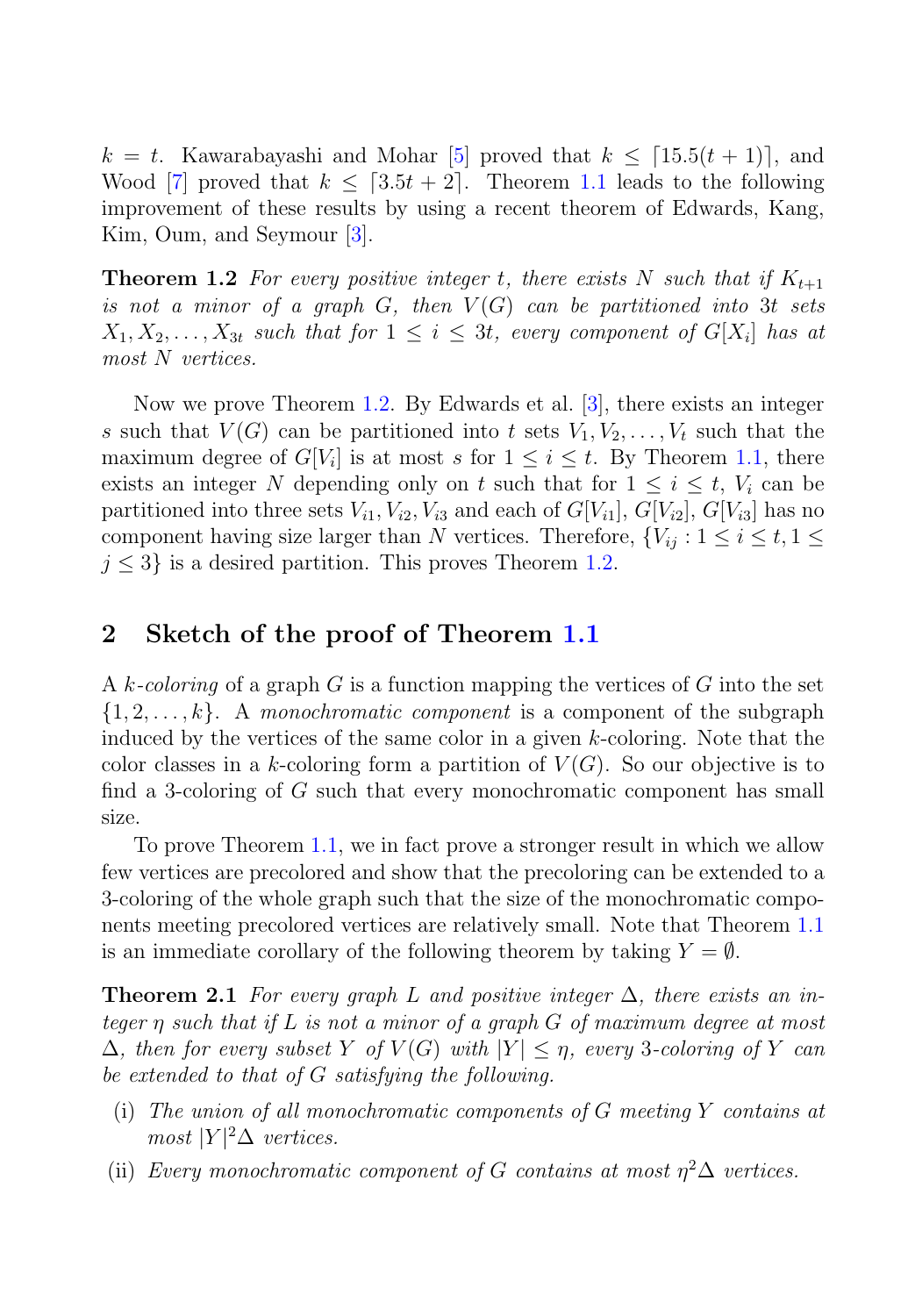Our proof of Theorem 2.1 uses the machinery in the Graph Minors series of Robertson and Seymour. The following statements require several definitions to be formally stated, so we only include informal descriptions here. A theorem of Robertson and Seymour  $[6]$  states that for every graph G not containing a fixed graph as a minor and for every "highly connected subgraph"  $T$  in  $G$ ,  $G$ can be "decomposed" into pieces such that the "root piece" contains  $T$  and is "almost embeddable" in a surface of bounded genus.

An essential step toward our proof of Theorem 2.1 is to prove a weaker version of Theorem 2.1 but generalize the result of Esperet and Joret [2] on graphs embeddable in a fixed surface to graphs that are "almost embeddable" in a fixed surface.

**Lemma 2.2** For every surface  $\Sigma$  and for every integers a, b, c, there exists a number N such that every " $(a, b, c)$ -almost embeddable" graph G of maximum degree  $\Delta$  and for every subset Y of  $V(G)$ , every 3-coloring of Y can be extended to that of G such that every monochromatic component has at most N vertices and the union of all monochromatic components meeting Y contains at most  $N|Y|$  vertices.

Now we are ready to sketch the proof of Theorem 2.1. We shall proceed by induction on the number of vertices of  $G$ . We say that a 3-coloring of  $G$  is Y-good if it satisfies the conclusions of Theorem 2.1.

First, we show that we may assume that  $|Y| \ge \eta/\Delta^2$ . Suppose that  $|Y|$  $\eta/\Delta^2$ . Let X be the union of Y and its neighbors, and let Z be the set of vertices of G not in X but with distant two from some vertex in Y. Note that  $|Z| < \eta$ . We apply induction to  $G - X$  with every vertex in Z precolored by color 1 to obtain a Z-good 3-coloring of  $G - X$ . Then further coloring the neighbors of Y with color 2 leads to a Y-good 3-coloring of  $G$ , since the union of the monochromatic components meeting Y contains at most  $|Y|(\Delta + 1)$ vertices.

Second, we show that  $G$  contains a "highly connected subgraph" that contains most of vertices of Y. A separation of a graph  $G$  is a pair of edgedisjoint subgraphs  $(A, B)$  such that  $A \cup B = G$ . The *order* of  $(A, B)$  is  $|V(A) \cap$  $V(B)$ . For every separation  $(A, B)$  of G, we define  $Y_A = (Y \cap V(A)) \cup (V(A) \cap V(B))$  $V(B)$ ) and  $Y_B = (Y \cap V(B)) \cup (V(A) \cap V(B))$ . Suppose that there exists a separation  $(A, B)$  of small order such that both A and B contain many vertices in Y, then  $|Y_A|$  and  $|Y_B|$  are less than  $\eta$ . We color  $V(A) \cap V(B) - Y$  by color 1 and apply induction to A and B, respectively, to obtain a  $Y_A$ -good coloring  $c_A$  of A and a Y<sub>B</sub>-good colorings  $c_B$  of B. Then we obtain a 3-coloring of G by combining the coloring  $c_A$  and  $c_B$ . Since every monochromatic component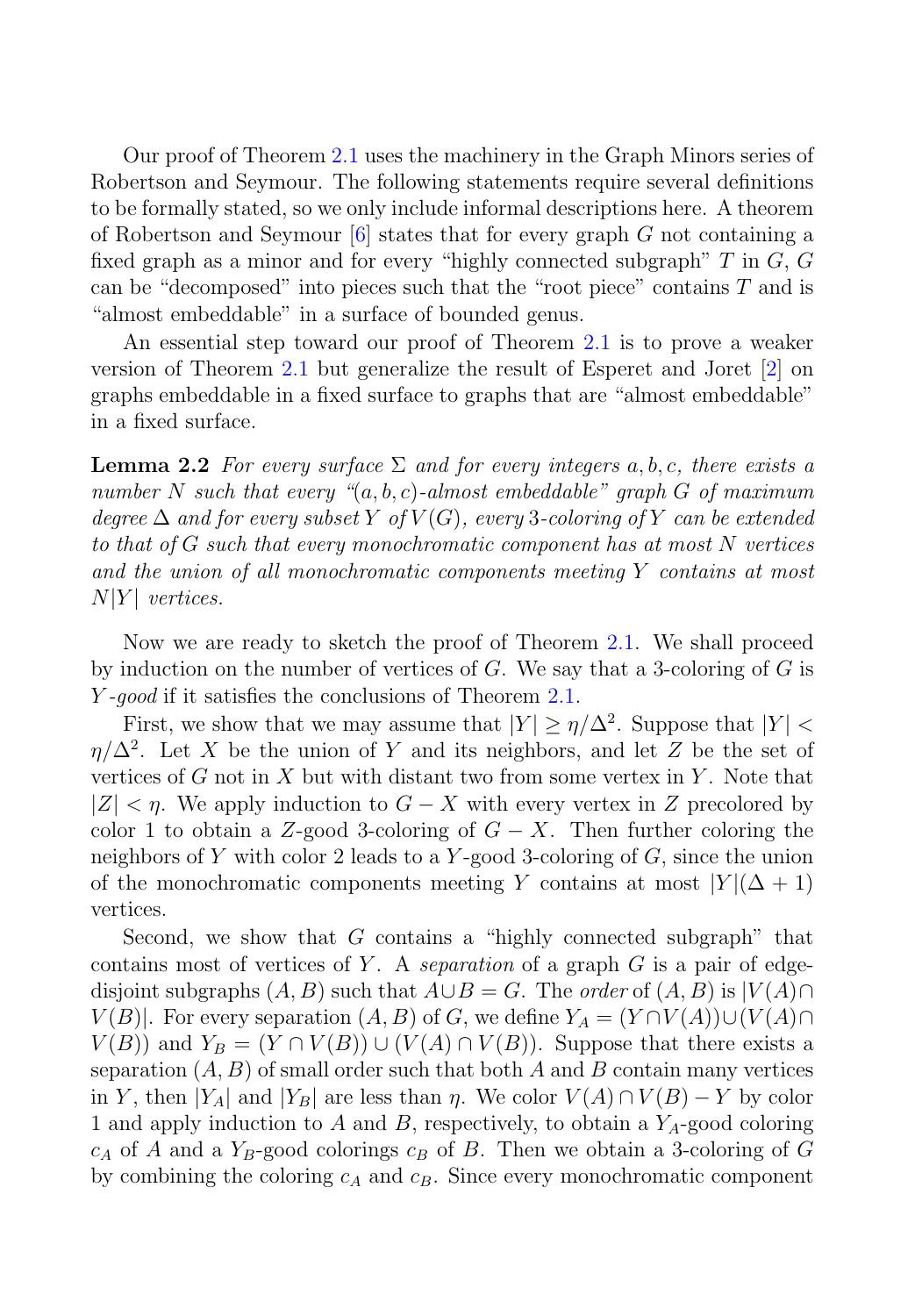intersects both  $A-V(B)$  and  $B-V(A)$  must intersect  $V(A)\cap V(B) \subseteq Y_A \cap V_B$ , the size of the union of all such monochromatic components in  $G$  is at most the sum of the monochromatic components of A and B meeting  $Y_A$  and  $Y_B$ with respect to  $c_A$  and  $c_B$ , respectively. Then the superadditivity of quadratic functions shows that the 3-coloring of  $G$  is  $Y$ -good.

Therefore, there exists a "highly connected subgraph"  $T$  in  $G$  containing most of the vertices in Y . The structure theorem of Robertson and Seymour for excluding a fixed graph as a minor  $[6]$  implies that G can be "decomposed" into pieces such that the "root piece" contains  $T$  and is "almost embeddable" in a surface of bounded genus. Hence, Lemma 2.2 shows that the precoloring on  $Y \cap V(T)$  can be extended to a 3-coloring  $c<sub>T</sub>$  of T such that each monochromatic component contains at most  $N|Y \cap V(T)|$  vertices. In particular,  $c_T$  is  $(Y \cap V(T))$ -good as  $|Y \cap V(T)|$  is large.

Finally, since  $|Y \cap W|$  is small for each "non-root piece" W, the induction hypothesis ensures that the 3-coloring on  $V(W) \cap (Y \cup V(T))$  can be extended to a  $(V(W) \cap (Y \cup V(T)))$ -good 3-coloring  $c_W$  of W. We combine  $c_T$  with the colorings  $c_W$  for all "non-root pieces" W to obtain a 3-coloring c of G. Note that every monochromatic component of  $c$  intersecting different pieces of the "decomposition" must meet  $V(T) \cap V(W)$  for some "non-root piece" W. Then the superaddivitity of quadratic functions shows that  $c$  is Y-good. This finishes the outline of the proof of Theorem 2.1.

## **References**

- [1] N. Alon, G. Ding, B. Oporowski, and D. Vertigan, *Partitioning into graphs with only small components*, J. Combin. Theory Ser. B 87 (2003), 231–243.
- [2] L. Esperet and G. Joret, *Colouring planar graphs with three colours and no large monochromatic components*, Combin. Probab. Comput. 23 (2014), 551–570.
- [3] K. Edwards, D. Y. Kang, J. Kim, S. Oum, and P. Seymour, *A relative of Hadwiger's conjecture*, arXiv:1407.5236.
- [4] H. Hadwiger, *Über eine Klassifikation der Streckenkomplexe*, Vierteljschr. Naturforsch. Ges. Zürich, 88 (1943), 133–142.
- [5] K.-i. Kawarabayashi and B. Mohar, *A relaxed Hadwiger's Conjecture for list colorings*, J. Combin. Theory Ser. B 97 (2007), 647–651.
- [6] N. Robertson and P. D. Seymour, *Graph minors. XVI. Excluding a non-planar graph*, J. Combin. Theory Ser. B 89 (2003), 43–76.